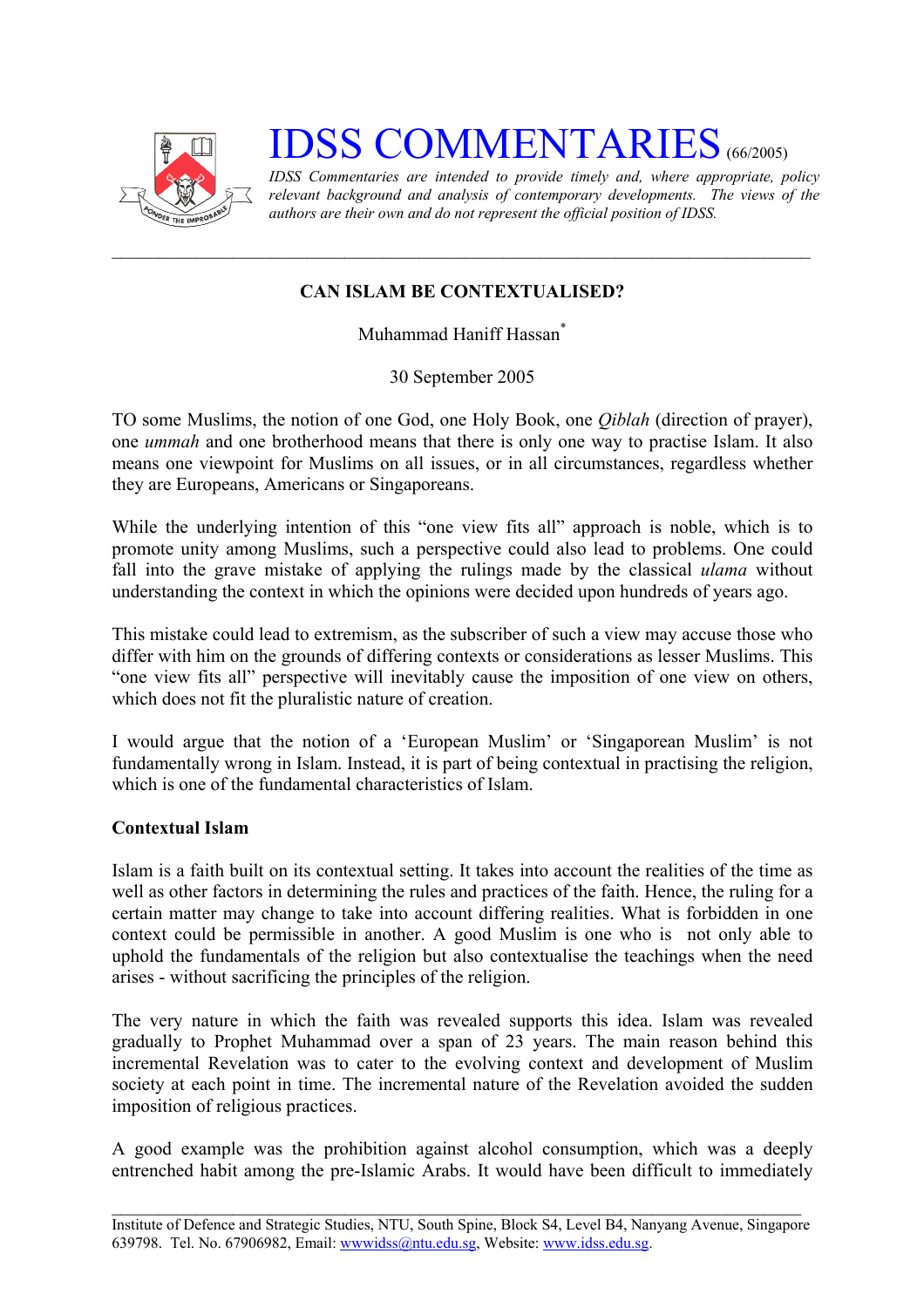and totally prohibit them from drinking alcohol. Islam started by criticising the habit first. Later on, it prohibited Muslims from consuming alcohol when they wanted to perform prayer. Only 15 years after the Revelation of the Quran did Islam finally prohibit Muslims from consuming alcohol totally.

The Quran was revealed gradually over a span of several years. During the first thirteen years after the prophethood of Muhammad and before his migration from Mecca to Medina, most of the revelations were on matters pertaining to faith and conduct. This was to suit the context of a young faith, whose followers were a weak and powerless minority facing persecution in pre-Islamic Mecca. Once Muslims became a governing faith community after the migration to Medina, the faithful needed to translate religion into societal rules. Thus, many of the revelations on criminal justice and business transactions started only after the migration.

Governing an evolving society necessitated laws, which could equally evolve with the times. Islam allows for this through the doctrine of abrogation. Some of the *syariah* laws were abrogated due to the changing circumstances of the Muslim society. In the case of the prohibition of alcohol, *syariah*'s earlier stance of mere dissuasion was subsequently abrogated in favour of complete prohibition.

Individuals are given space to live and worship. The Quran enjoins Muslims to practise the religion "to the extent of his ability" (2:286). This implies that Islam recognises constraints faced by Muslims in practising the religion. Thus, Muslims are only obliged to strive the best that they can, and not beyond rational constraints. This is the essence of contextualism in Islam. To demand from Muslims beyond what is realistic and practical is against the principle of justice -- a fundamental attribute of Islam and God Himself.

### *Rukhsah* **or flexibility**

The *syariah* allows for flexibility. *Rukhsah* refers to a provision in the *syariah* which allows exemptions from a general rule, in the event that the rule involves or causes a debilitating difficulty. The exemption is specific to the need. *Rukhsah* allows the *syariah* to cater to the varying contexts faced by man.

For example, although drinking alcohol is prohibited in Islam, it is permissible for a stranded traveller who has lost his way and cannot find any water to drink except for alcohol. If his situation is so critical that he will die without consuming the alcohol, then the rule of drinking alcohol changes for him from one of prohibition to one of compulsion. It becomes compulsory for him to drink the alcohol because Islam does not allow a human being to endanger himself or cause destruction to his body. In Islam, the obligation to preserve one's life takes precedence over the prohibition of alcohol if the circumstances warrant it.

Context is always part of the *ulama*'s consideration in issuing a *fatwa* or religious ruling. One who studies the opinion of the early *ulama* will find that they changed or modified their *fatwa* from place to place and time to time to give due consideration to differing situations and circumstances.

In Singapore, the Mufti issued a *fatwa* disallowing organ transplants in 1973. The *fatwa* was changed in 1986 because the advancements in medicine had changed the basis of the *fatwa.*